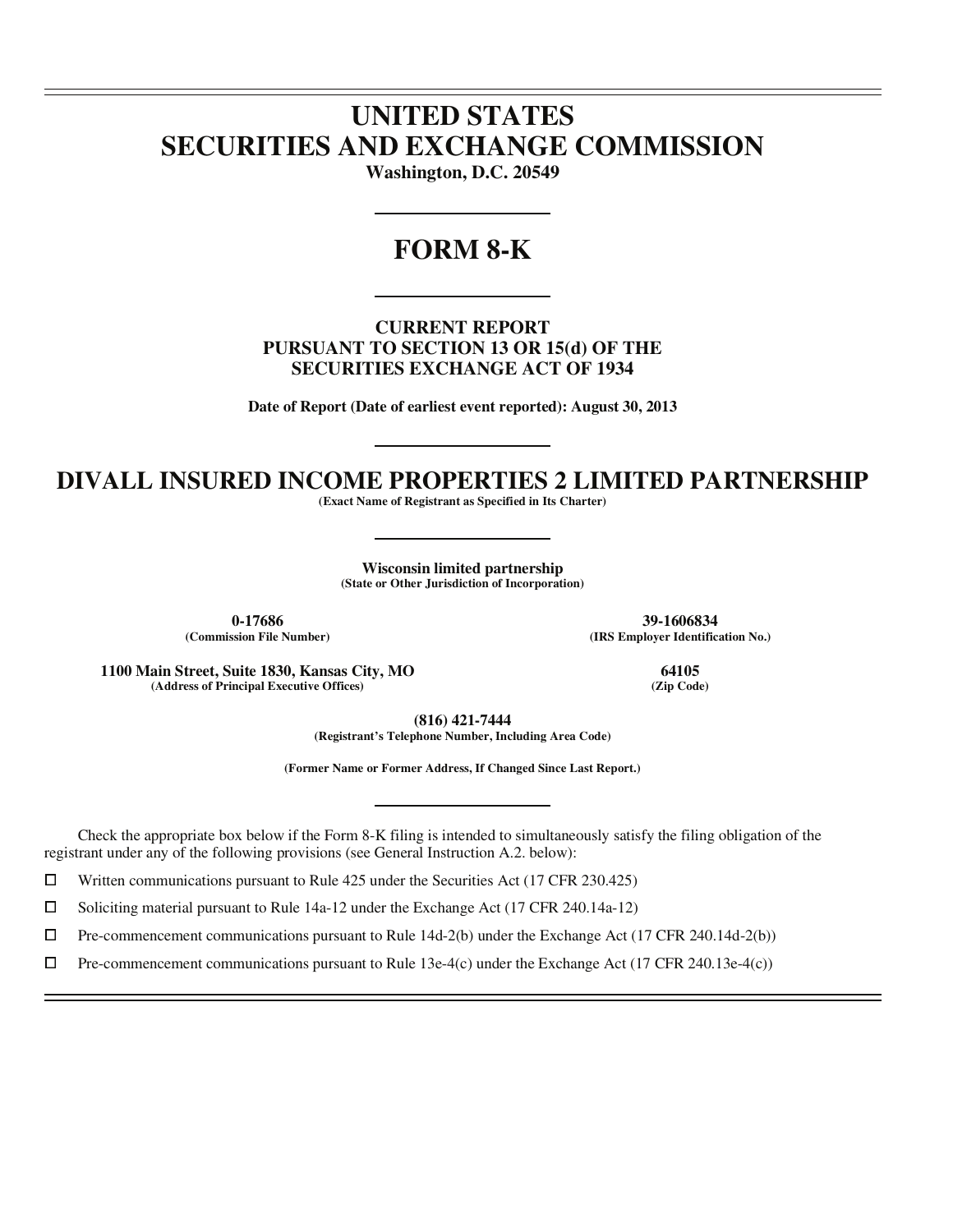#### **Item 5.07. Submission of Matters to a Vote of Security Holders**

On July 19, 2013, the Partnership commenced its 2013 consent solicitation process. The process concluded at the close of business on August 30, 2013. As of the record date of May 31, 2013, there were 46,280.3 Partnership Interests (Units) outstanding and entitled to notice of and to vote in the Partnership's consent solicitation. The Proposal voted upon was for a proposed sale of all of the Partnership properties, although no purchaser had been identified, and the subsequent dissolution of the Partnership (the "Proposed Sale and Dissolution"). The Proposed Sale and Dissolution did not pass because a majority of the Units voted against it. Results of the voting are set forth below.

| FOR<br><b>Contract Contract Contract Contract</b> | <b>AGAINST</b> | <b>ABSTAIN</b> | <b>FAILURE TO RETURN</b> |
|---------------------------------------------------|----------------|----------------|--------------------------|
| 735.10 Units                                      | 8.429.14 Units | 85 Units       | 37,031.06 Units          |

Because the Proposed Sale and Dissolution required a majority of "FOR" consents to pass, a vote to "ABSTAIN" and the failure to return a Consent Card had the same effect as a vote "AGAINST".

#### 2